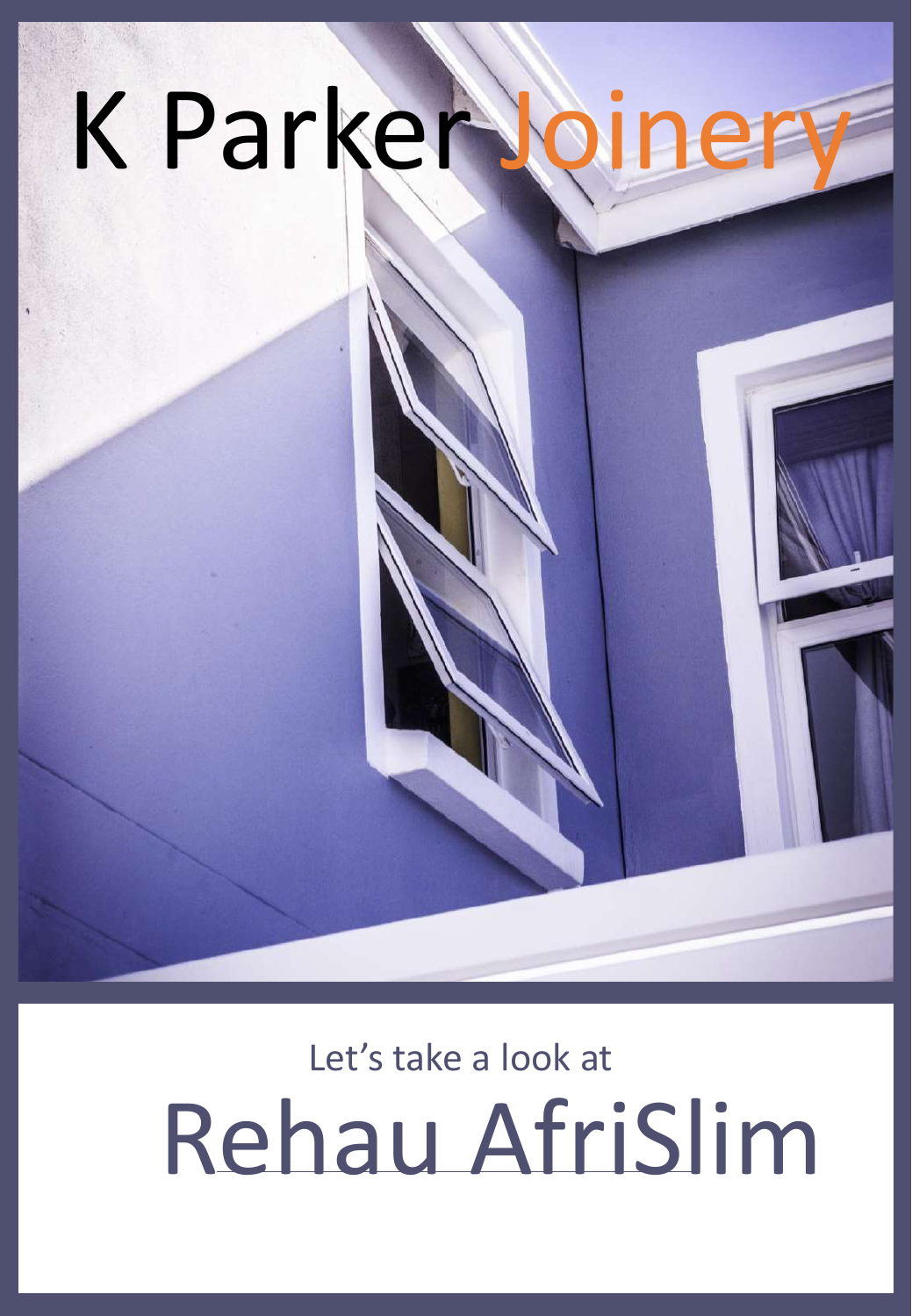

#### The Affordable solution

Rehau AfriSlim is Aesthetically pleasing, Durable and Thermally Efficient while remaining affordable. Especially designed for the South African market it is truly an option worth exploring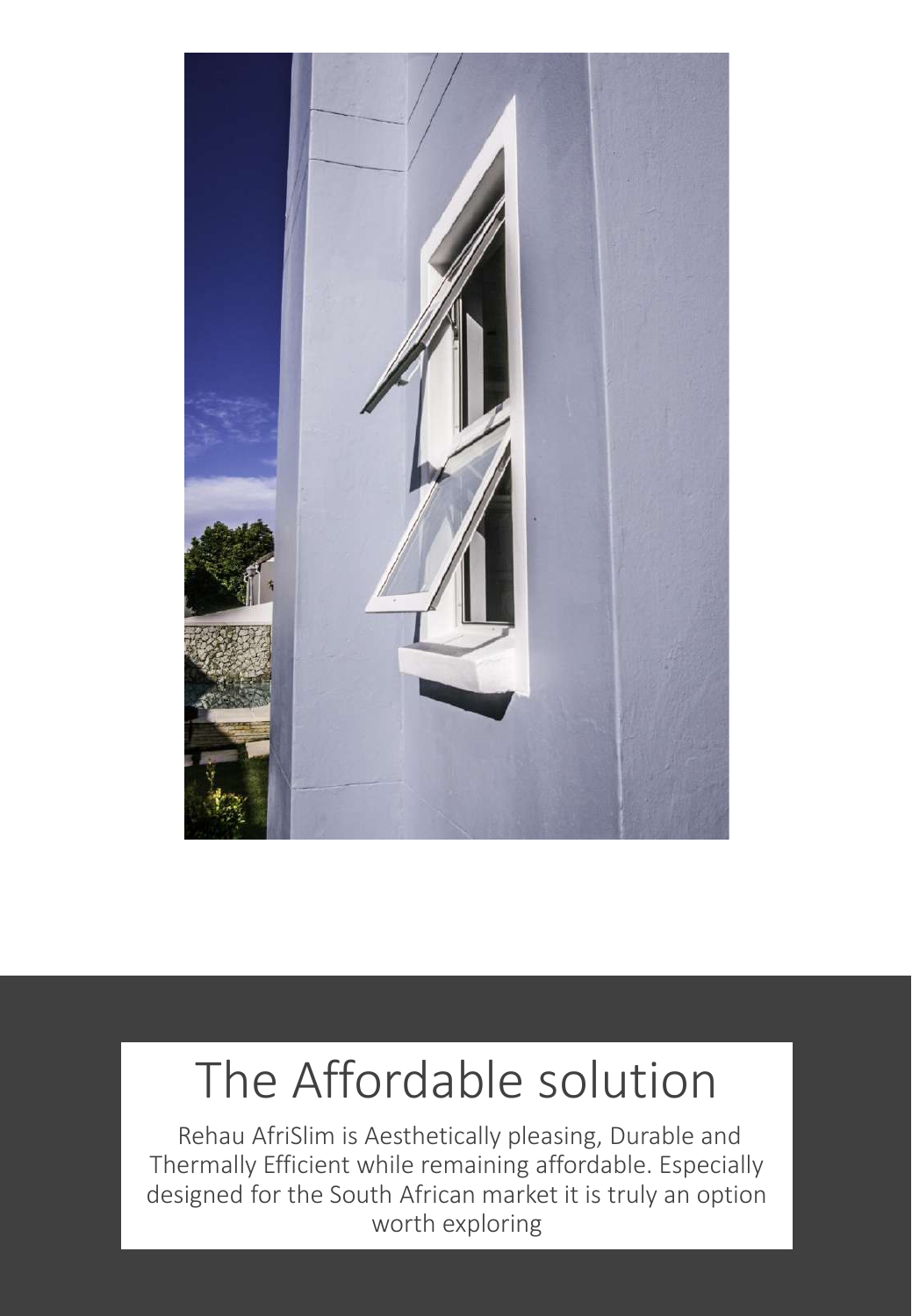### Variable Reinforcement

With Rehau AfriSlim you have the choice between Composite Reinforcement with Single Glazing windows up to 800x800mm and Steel reinforcement for larger sizes or Double Glazing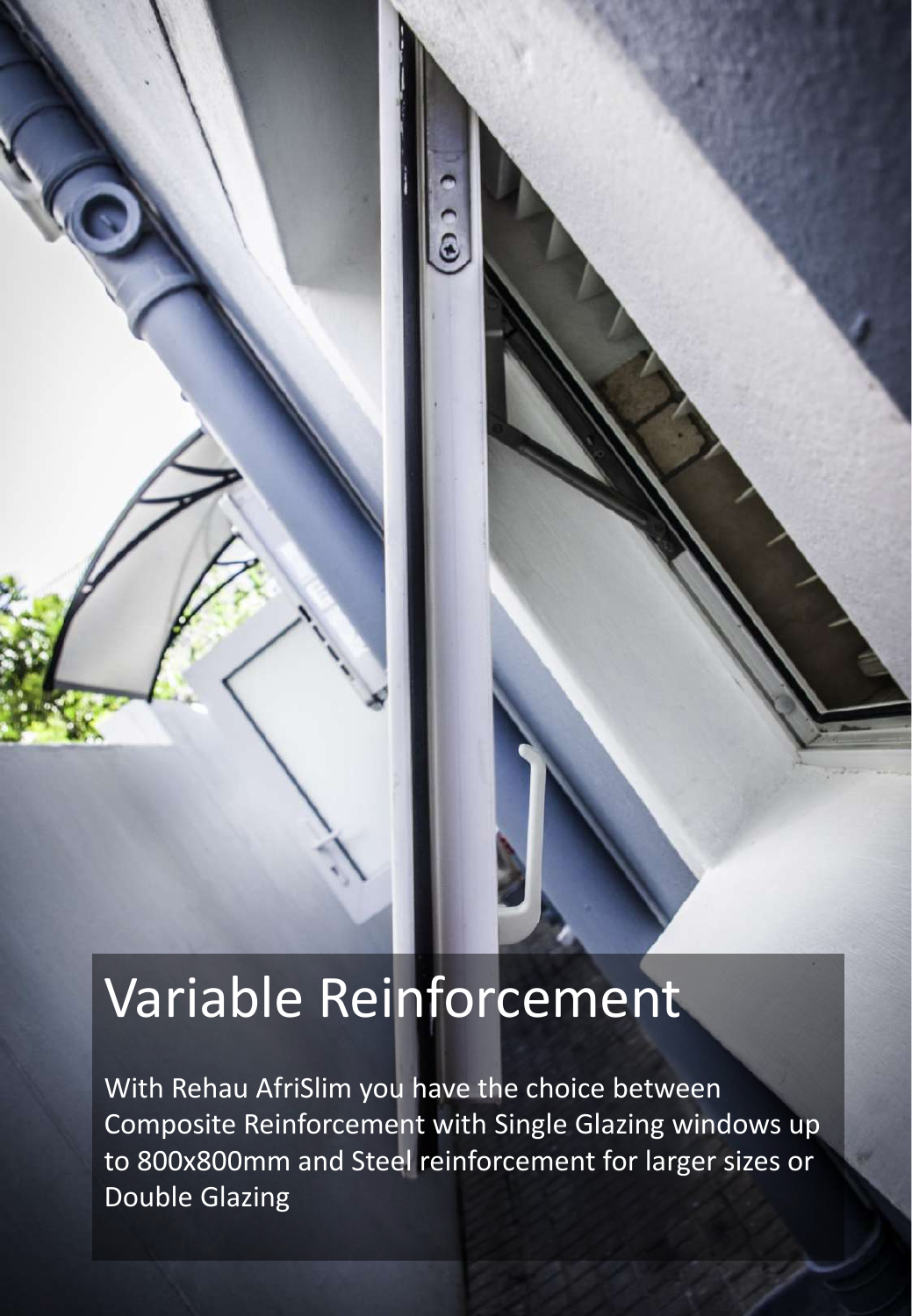

## Coupling Options

Afrislim Windows can be joined with other Rehau system to create wider windows spans. The Afrislim 36 system can also be coupled with the Eco tech 60 system an be incorporated with Ecotec Doors and Sliding Doors.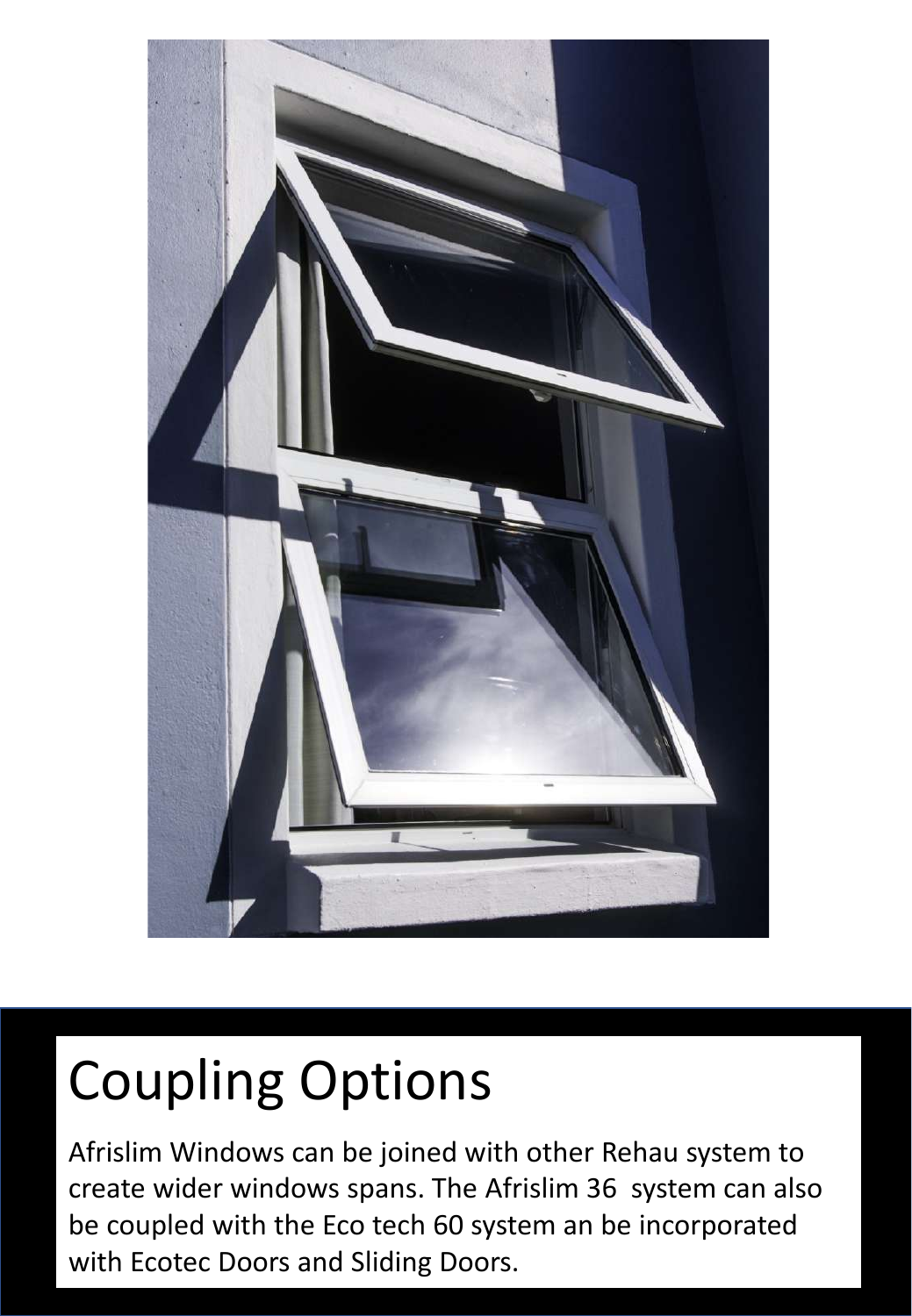#### Noise Reduction

Thanks to the double sealing gaskets and when incorporated with noise reducing glazing option more noise can be kept outside providing a quiet living space inside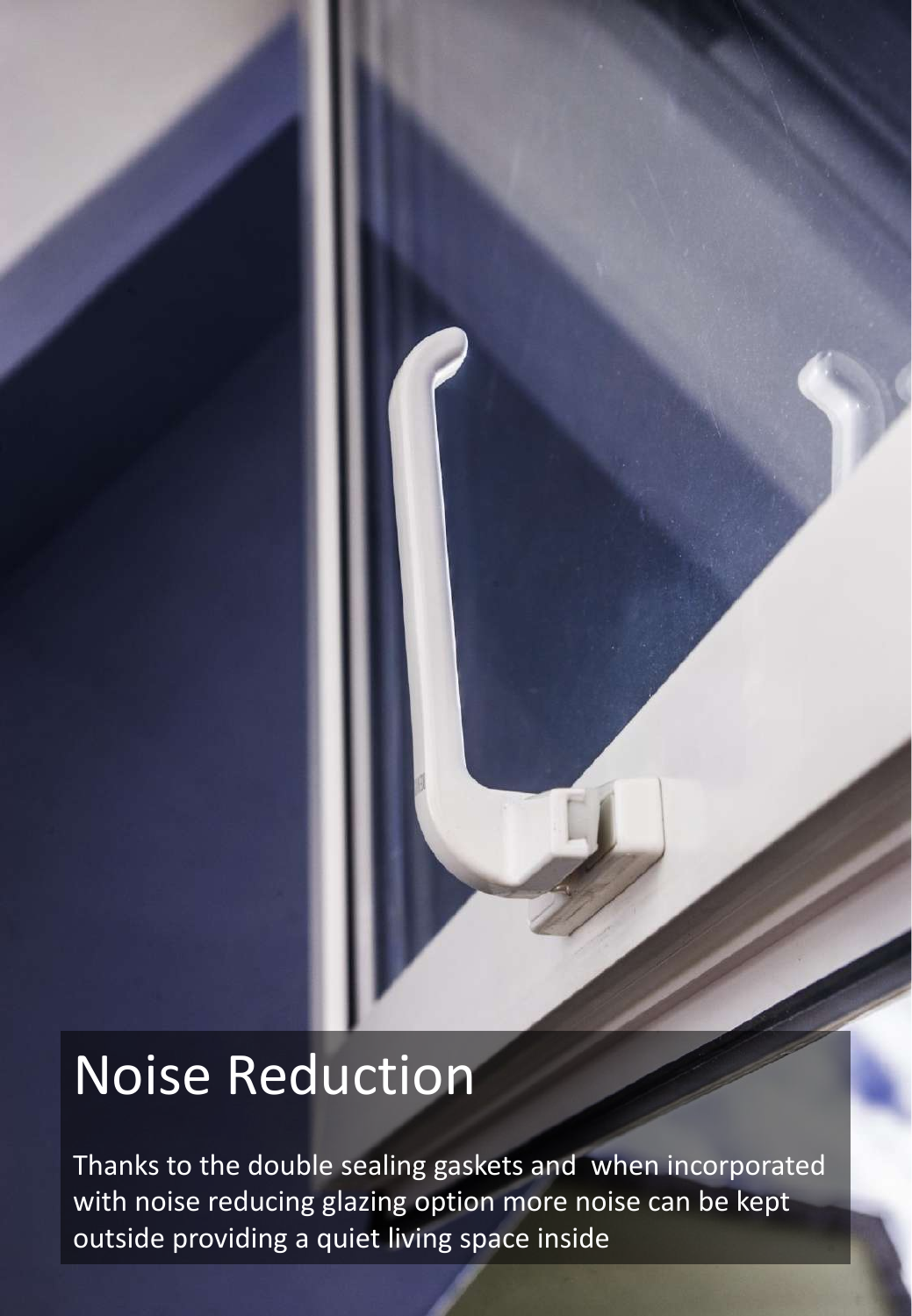

## Glazing Options

Rehau AfriSlim is compatible with both single and double glazing opting ranging from 4mm – 18mm in thickness.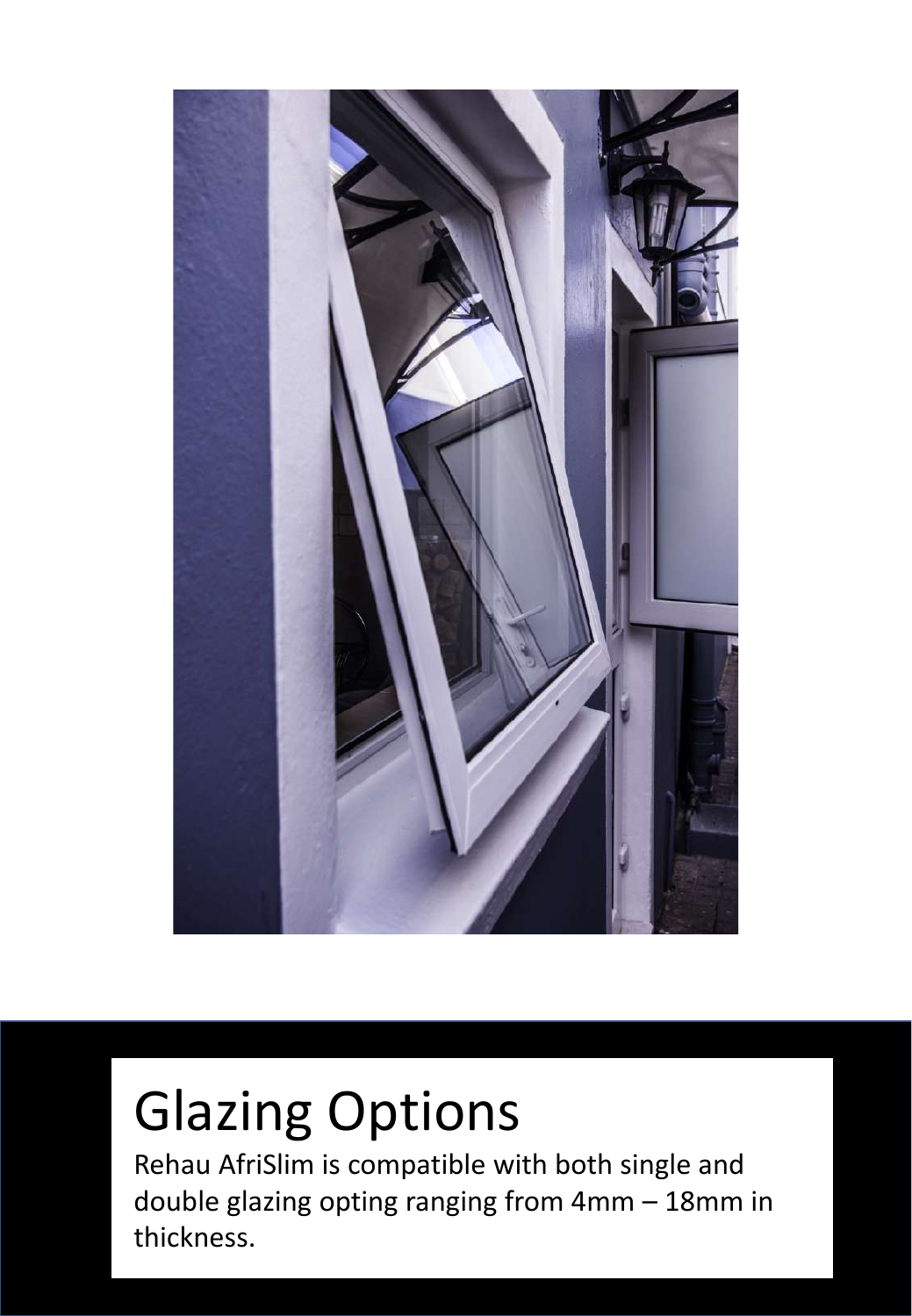## UV Stable

Rehau AfriSlim is manufactured using the Specially Designed RAU-PVC1476 High Weather Formulation to provide high resistance against UV Radiation.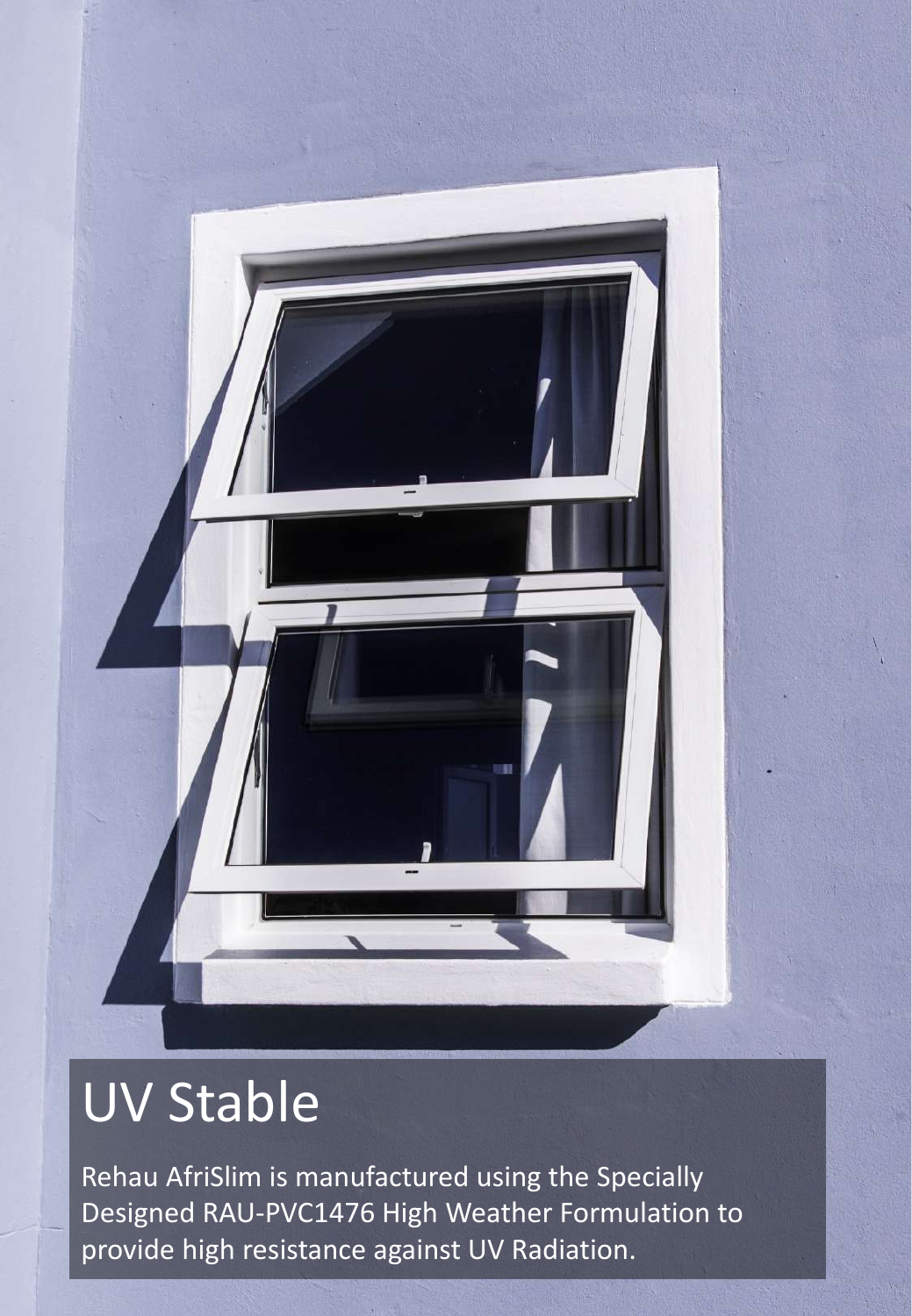

### Maintenance

Keeping window frames looking great is as simple as periodically wiping it with a little bit of warm soapy water and a soft cloth, no sanding no varnish and no painting required.